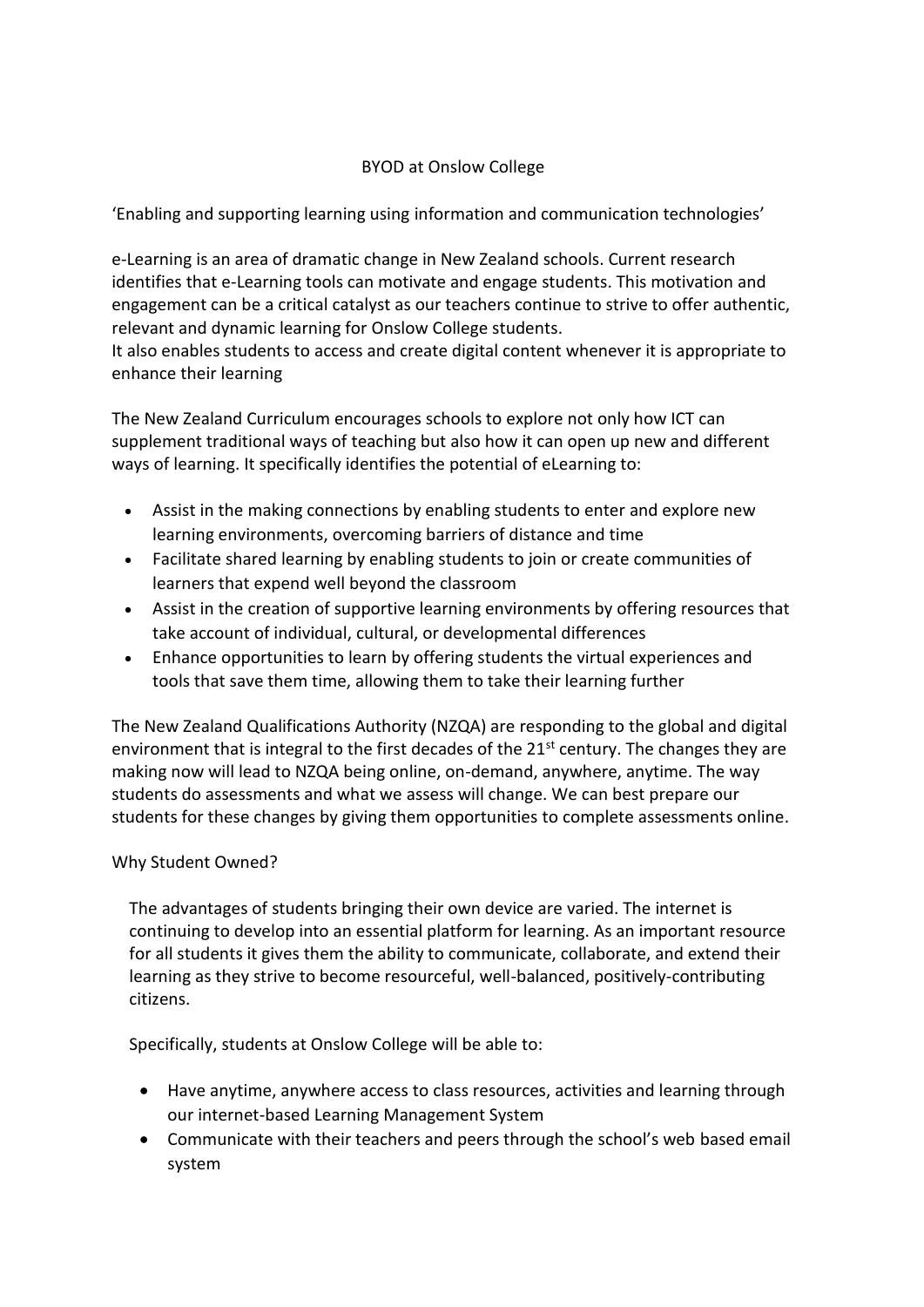- Access a range of collaborative learning tools through Office 365.
- Develop e-portfolios in various forms to enable them to gather evidence of their learning.
- Have access to differentiated learning tasks which will better reflect their individual learning needs.
- Receive immediate and targeted feedback on progress.
- Already some students are bringing laptops, netbooks and tablets (iPad, Galaxy tablet etc) to support their learning at school. We are now encouraging students who have a suitable device to bring it to school. We want to see all students in Year 9 & 10 bring a device. Students at other levels are encouraged to bring their device and the school will ensure they can access the school IT system.
- Individual teachers will speak to their classes about when and how devices can be used in their classes. Students without a device will be catered for in a variety of ways and will still have a full educational experience. For example, the existing school laptops will be more accessible as other students will be using their own devices. Subjects requiring specialist computer access will continue to be timetabled into existing school computer facilities.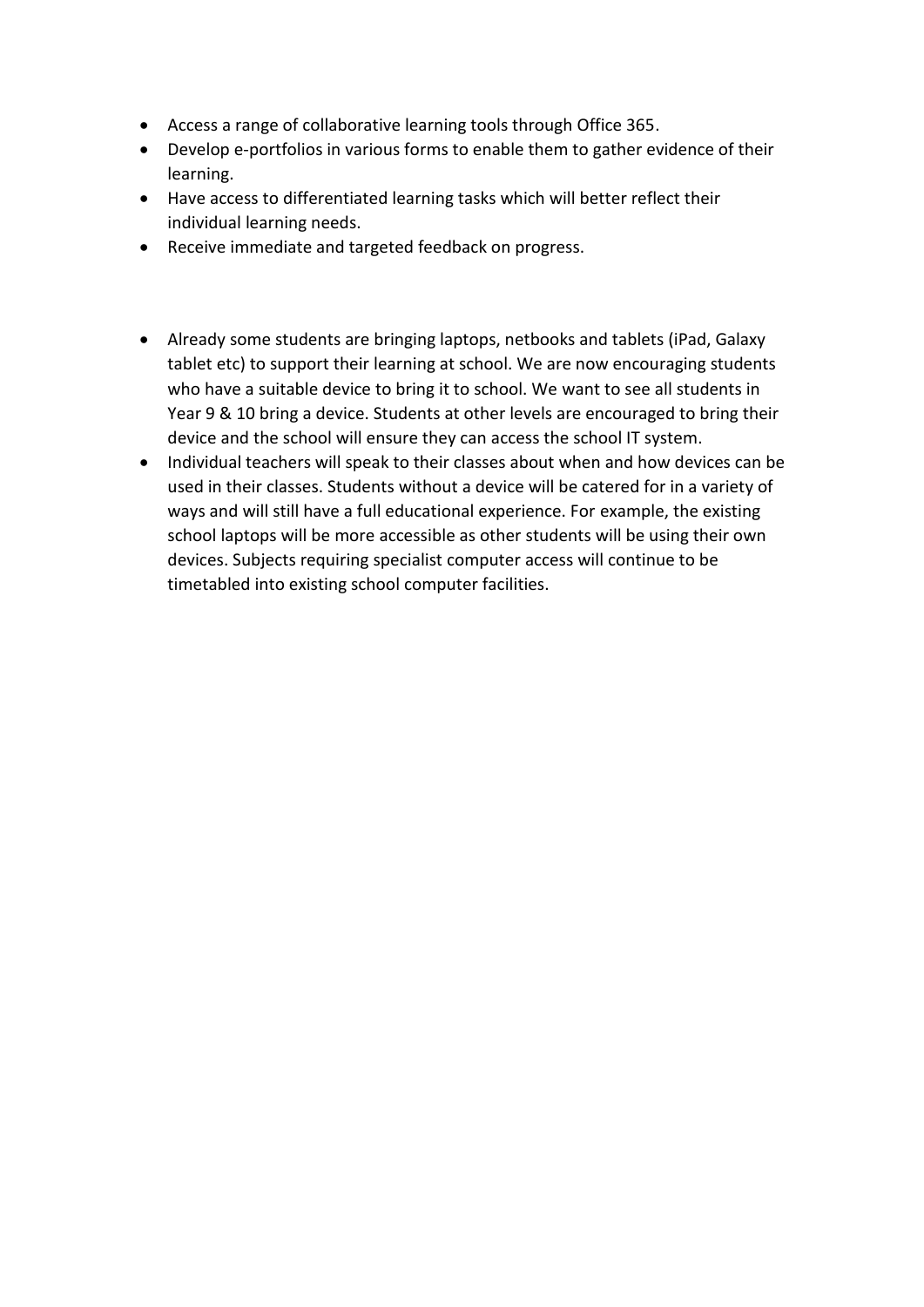#### **Embracing these tools makes education more interactive.**

Technology can make learning fun and engaging! The interactive nature of BYOD hones in on student learning.

Digital books often include free supplemental resources, such as study guides, chapter outlines, and interactive tests that monitor progress and provide immediate feedback.

### **BYOD makes differential instruction easier.**

Teachers can use media to meet different learning needs. BYOD allows students to be in control of their learning. Gifted students can research more advanced applications and students who need practice can do so individually

### **Portable devices make learning a part of students' lives.**

BYOD bridges the gap between in school and at home learning. According to research into cell phone use in schools, learning becomes easier to achieve, as it is more collaborative. Students can integrate the device into their daily lives.

**BYOD saves learning time.** BYOD makes collaboration easier. Research can also be done faster. More diverse sources can be used to support learning. Educators might even educate students about how to evaluate and find the best resources in a particular field. Virtual walk-throughs are easy with technology at their fingertips.

## **Engaged learners are better learners.**

Bring your own device puts students in a position of power over their learning. Many educational researchers argue that giving students the authority over their own learning is best: the teacher becomes a manager of learning, rather than a direct source of information. Students might use technology to formulate their own questions about topics, instead of having the teacher pose inquiries.

### **Bring your own device can be used to engage experts from outside the classroom.**